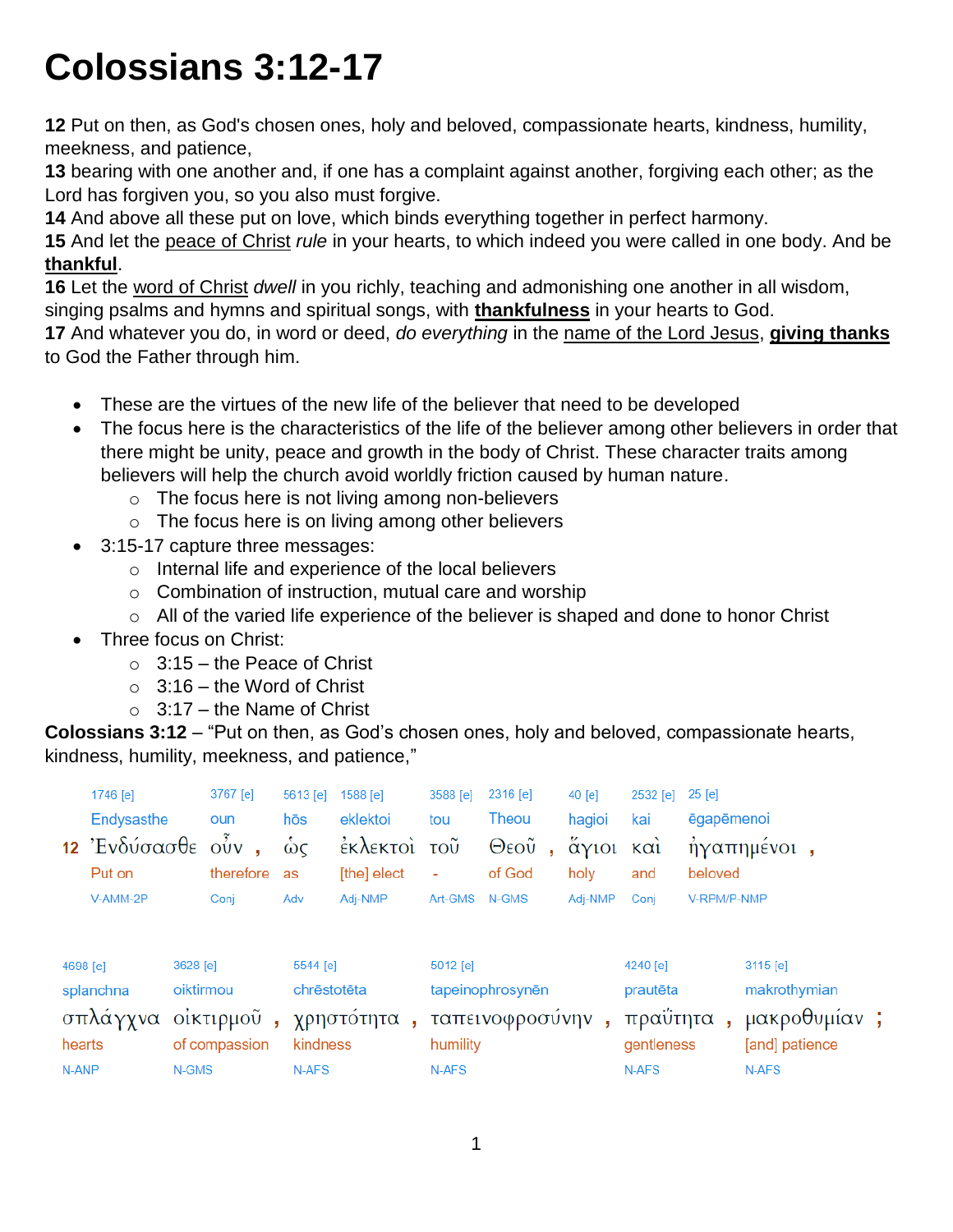- 1. "Put on" *endyssasthe* means "to clothe" or "be clothed with" which captures the idea of sinking into a garment
	- a. The believer has already "put on the new self" according to Colossians 3:10 (phase one)
	- b. The believer has already been commanded to "put to death" (3:5) and "rid yourselves" (3:8) of the vices of human nature
	- c. This word "put on" or "clothe" is an aorist imperative which makes it a command and a command that is to be taken care of immediately.
- 2. The basis for this command:
	- a. "elect of God" **Chosen** -
	- b. "set apart" for God **Holy** -
	- c. "loved" by God **Loved** –
- 3. Five Christian values:
	- a. "**compassion**" *oiktirmou* compassion, pity, favor, mercy. It is a deep feeling about someone's difficult situation or misfortune. It is tenderness expressed to those suffering and miserable.
	- b. "**kindness**" *chrestoteta* goodness, excellence, uprightness. This is a combination of goodness, kindness and graciousness. It has been describes in English as a "sweetness of disposition."
		- i. Opposite of "severity" in Romans 11:22: "Note then the **kindness** and the **severity** of God: severity toward those who have fallen, but God's kindness to you, provided you continue in his kindness. Otherwise you too will be cut off."
	- c. "**humility**" *tapeinophrosynen* lowliness of mind, modesty, humility. Originally referred to the attitude of one serving, trying to please or win the favor of another. It came to refer to a humble attitude which is the opposite of thinking arrogantly and being self-assertive.
		- i. "humility" and "gentleness" are related terms, but were NOT considered virtues in the ancient world of Greece and Rome.
		- ii. In the world it is still true that: "From the days of John the Baptist until now the kingdom of heaven has suffered violence, and the violent take it by force." – Matthew 11:22
			- 1. This is when the worldly man enters the church and begins to maneuver and rule the way the world does in their kingdoms.
			- 2. The people of God should defend themselves from the world as needed, but the church does not function internally as the world.
			- 3. Matthew 20:20-28 James and John ask to rule: "You know that the rulers of the Gentiles lord it over them, and their great ones exercise authority over them. It shall not be so among you. But whoever would be great among you must be your servant
	- d. "**gentleness**" *prauteta* gentleness, mildness. This was the quality of a person who was careful to consider the rights and feelings of others. The man willing to make concessions. (Not compromise, but understand another point of view or another person's concern.)
		- i. Jesus Matthew 11:29 "Take my yoke upon you, and learn from me, for I am gentle and lowly in heart, and you will find rest for your souls."
		- ii. Fruit of the Spirit Gal. 5:23
		- iii. A characteristic of a person following Christ in Matthew 5:5 ""Blessed are the meek, for they shall inherit the earth." (*praeis* = meek, mild, gentle)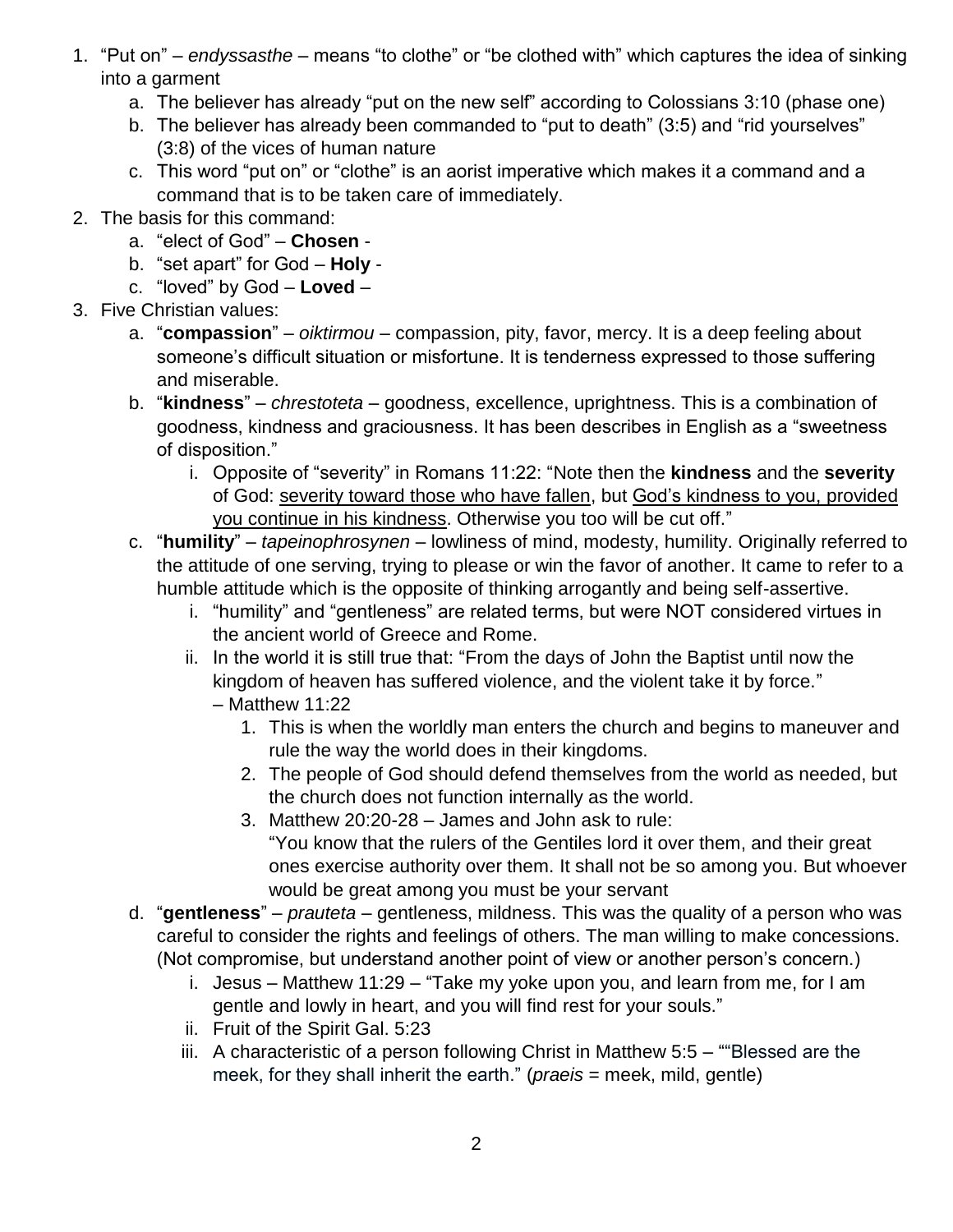| 3107 [e] | 3588 [e] 4239 [e] |        | 3754 [e] 846 [e] |                    | 2816 [e]                                                   | 3588 [e] 1093 [e] |       |
|----------|-------------------|--------|------------------|--------------------|------------------------------------------------------------|-------------------|-------|
| Makarioi | hoi               | praeis | Hoti             | autoi              | klēronomēsousin                                            | tēn               | gēn   |
|          |                   |        |                  |                    | 5 Μακάριοι οἱ πραεῖς , Ότι αὐτοὶ κληρονομήσουσιν τὴν γῆν . |                   |       |
| Blessed  | the               | meek   | for              | they               | will inherit                                               | the               | earth |
| Adj-NMP  | Art-NMP Adj-NMP   |        | Coni             | PPro-NM3P V-FIA-3P |                                                            | Art-AFS N-AFS     |       |

- e. "**patience**" *makrothymian* patience, long-suffering, forbearing. Indicates self-restraint that will bear injury and insult without thoughtless retaliation.
	- i. God is "patient" in Romans  $2:4-5 "do$  you presume on the riches of his kindness and forbearance and patience, not knowing that God's kindness is meant to lead you to repentance? 5But because of your hard and impenitent heart you are storing up wrath for yourself on the day of wrath when God's righteous judgment will be revealed."

**3:13** – "bearing with one another and, if one has a complaint against another, forgiving each other; as the Lord has forgiven you, so you also must forgive."

| 13                                    | 430 [e]<br>anechomenoi<br>άνεχόμενοι<br>bearing with |                                                       | 240 [e]<br>allēlōn<br>άλλήλων και<br>each other |                                               | 2532 [e]<br>kai<br>and |                                                      | 5483 [e]<br>charizomenoi<br>χαριζόμενοι έαυτοΐς.<br>forgiving |                                            | 1438 [e]<br>heautois<br>each other |                                                                        | 1437 [e]<br>ean<br>έάν<br>lf | 5100 [e]<br>tis<br><b>TIC</b><br>anyone            | 4314 [e]<br>pros<br>προς<br>against                 | 5100 [e]<br>tina<br>τινα<br>another |                                                         |
|---------------------------------------|------------------------------------------------------|-------------------------------------------------------|-------------------------------------------------|-----------------------------------------------|------------------------|------------------------------------------------------|---------------------------------------------------------------|--------------------------------------------|------------------------------------|------------------------------------------------------------------------|------------------------------|----------------------------------------------------|-----------------------------------------------------|-------------------------------------|---------------------------------------------------------|
|                                       | V-PPM/P-NMP                                          |                                                       | RecPro-GMP                                      |                                               | Conj                   |                                                      | V-PPM/P-NMP                                                   |                                            |                                    | RefPro-DM3P                                                            | Conj                         | <b>IPro-NMS</b>                                    | Prep                                                | IPro-AMS                            |                                                         |
| 2192 [e]<br>echē<br>$\epsilon \chi$ ŋ | should have<br>V-PSA-3S                              | 3437 [e]<br>momphen<br>μομφήν<br>a complaint<br>N-AFS | ٠                                               | 2531 [e]<br>kathōs<br>καθὼς<br>even as<br>Adv |                        | 2532 [e]<br>kai<br>$\kappa$ $\alpha$<br>also<br>Conj | 3588 [e]<br>ho<br>$\dot{\delta}$<br>the<br>Art-NMS            | 2962 [e]<br><b>Kyrios</b><br>Lord<br>N-NMS |                                    | 5483 [e]<br>echarisato<br>Κύριος έχαρίσατο<br>has forgiven<br>V-AIM-3S |                              | 4771 [e]<br>hymin<br>ύμῖν<br>×.<br>you<br>PPro-D2P | 3779 [e]<br>houtos<br>ούτως και<br><b>SO</b><br>Adv | 2532 [e]<br>kai<br>also<br>Conj     | 4771 [e]<br>hymeis<br>$\theta$ μεῖς.<br>you<br>PPro-N2P |

**3:14** – "And above all these put on love, which binds everything together in perfect harmony."

| 1909 [e] | 3956 [e]              |       | 1161 [e] 3778 [e] | 3588 [e]          | $26$ [e]                               | 3739 [e]                  |       | 1510 [e] 4886 [e] |               | 3588 [e] 5047 [e]                |
|----------|-----------------------|-------|-------------------|-------------------|----------------------------------------|---------------------------|-------|-------------------|---------------|----------------------------------|
| epi      | pasin                 | de de | toutois           | tēn               | agapēn                                 | ho                        | estin | syndesmos         | tēs           | teleiotētos                      |
|          |                       |       |                   |                   | 14 έπι πάσιν δε τούτοις, την άγάπην, ό |                           |       |                   |               | έστιν σύνδεσμος της τελειότητος. |
|          | Bevond all <b>now</b> |       | these             | [put on] the love |                                        | which                     | is    | [the] bond        | $\sim$        | of perfect unity                 |
| Prep     | Adi-DNP               | Coni  | DPro-DNP          | Art-AFS           | N-AFS                                  | RelPro-NNS V-PIA-3S N-NMS |       |                   | Art-GFS N-GFS |                                  |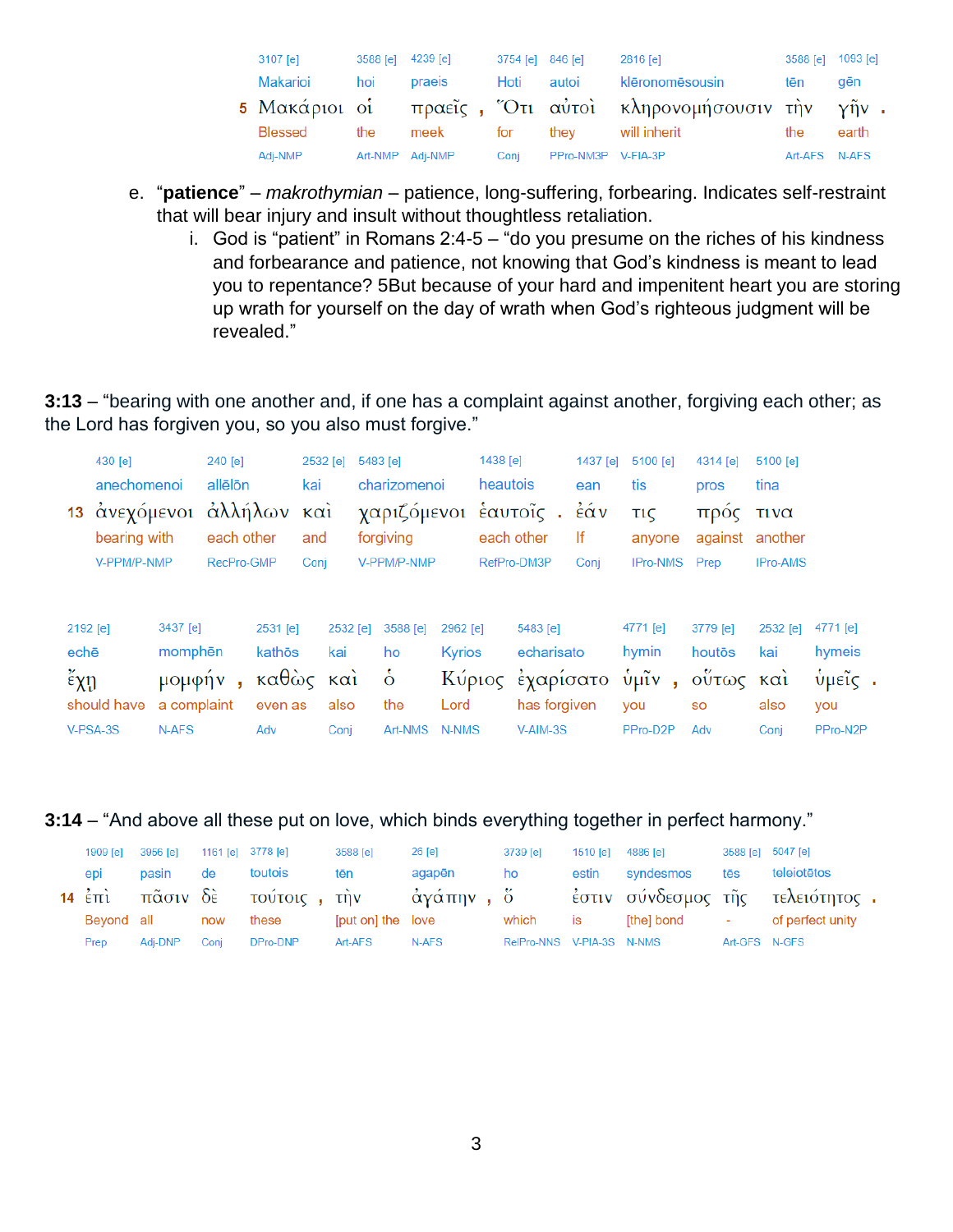## **Outline of 3:15-17**

- An imperative is provided in each verse
- Thankfulness is mentioned with each provision from Christ
- Each is focused on an sphere of the Christian experience on earth

### 3:15 – **The Peace of Christ**

- 1. Imperative "let rule" a command to let peace from Christ rule in all you Christians hearts
- 2. Thankfulness "and be thankful"
- 3. Sphere of operation in the body, the church, among believers

### 3:16 – **The Word of Christ**

- 1. Imperative "let dwell" a command to let the Word of Christ dwell in all you Christians
	- a. In wisdom
	- b. In teaching
	- c. In admonishing
- 2. Thankfulness in grace sing to the God thanksgiving using psalms, hymns and spiritual songs
- 3. Sphere of operation instruction, growth and insight of each of you believers

#### 3:17 – **The Name of the Lord Jesus**

- 1. Imperative implied is the command to "be thankful" (*kai eucharistoi ginesthe*, "and thankful be") from verse 15
- 2. Thankfulness for all you can say and do "in the name of the Lord Jesus" give thanks to God the Father
- 3. Sphere of operation everything you go out and do in life (spoken or action)

**3:15** – "And let the peace of Christ rule in your hearts, to which indeed you were called in one body. And be thankful."

|                 | 2532 [e]          | 3588 [e]         | 1515 [e]           | 3588 [e] | 5547 [e]           |                     | 1018 [e]             | 1722 [e]          | 3588 [e]            | 2588 [e] |            | 4771 [e] | 1519 [e]            |
|-----------------|-------------------|------------------|--------------------|----------|--------------------|---------------------|----------------------|-------------------|---------------------|----------|------------|----------|---------------------|
|                 | kai               | hē               | eirēnē             | tou      |                    | Christou            | brabeuetō            | en                | tais                | kardiais |            | hymōn    | eis                 |
| 15 <sub>1</sub> | $\kappa \alpha i$ | ń                | είρήνη             | τοῦ      |                    |                     | Χριστοῦ βραβευέτω έν |                   | ταῖς                | καρδίαις |            | ὑμῶν     | $\vec{\epsilon}$ ic |
|                 | And               | the              | peace              | ÷        |                    | from Christ         | let rule             | in                | the                 | hearts   |            | of you   | to                  |
|                 | Conj              | Art-NFS          | N-NFS              |          | Art-GMS N-GMS      |                     | V-PMA-3S             | Prep              | Art-DFP N-DFP       |          |            | PPro-G2P | Prep                |
|                 |                   |                  |                    |          |                    |                     |                      |                   |                     |          |            |          |                     |
| 3739 [e]        |                   | 2532 [e]         | 2564 [e]           |          | 1722 [e]           | 1520 [e]            | 4983 [e]             | 2532 [e] 2170 [e] |                     |          | 1096 [e]   |          |                     |
| hēn             |                   | kai              | eklēthēte          |          | en                 | heni                | sōmati               | kai               | eucharistoi         |          | ginesthe   |          |                     |
| $\hat{\eta}$ v  |                   | καὶ              | έκλήθητε           |          | $\dot{\epsilon}$ v | $\dot{\epsilon}$ vi | σώματι<br>У.         | καὶ               | εὐχάριστοι γίνεσθε. |          |            |          |                     |
| which           |                   | also             | you were called in |          |                    | one                 | body                 | And               | thankful            |          | be         |          |                     |
| RelPro-AFS      |                   | V-AIP-2P<br>Conj |                    |          | Prep               | Adj-DNS N-DNS       |                      | Conj              | Adj-NMP             |          | V-PMM/P-2P |          |                     |

- 1. "the peace of Christ"
	- a. This picks up the concept of the Hebrew term shalom which is wholeness in your person and in relationships. It is more than absence of conflict. It is harmon with God's Reality. You must know Truth for this to occur.
	- b. John 14:27 "Peace I leave with you; my peace I give to you. Not as the world gives do I give to you. Let not your hearts be troubled, neither let them be afraid."
	- c. Ephesians 2:14 "For he himself is our peace, who has made us both one and has broken down in his flesh the dividing wall of hostility"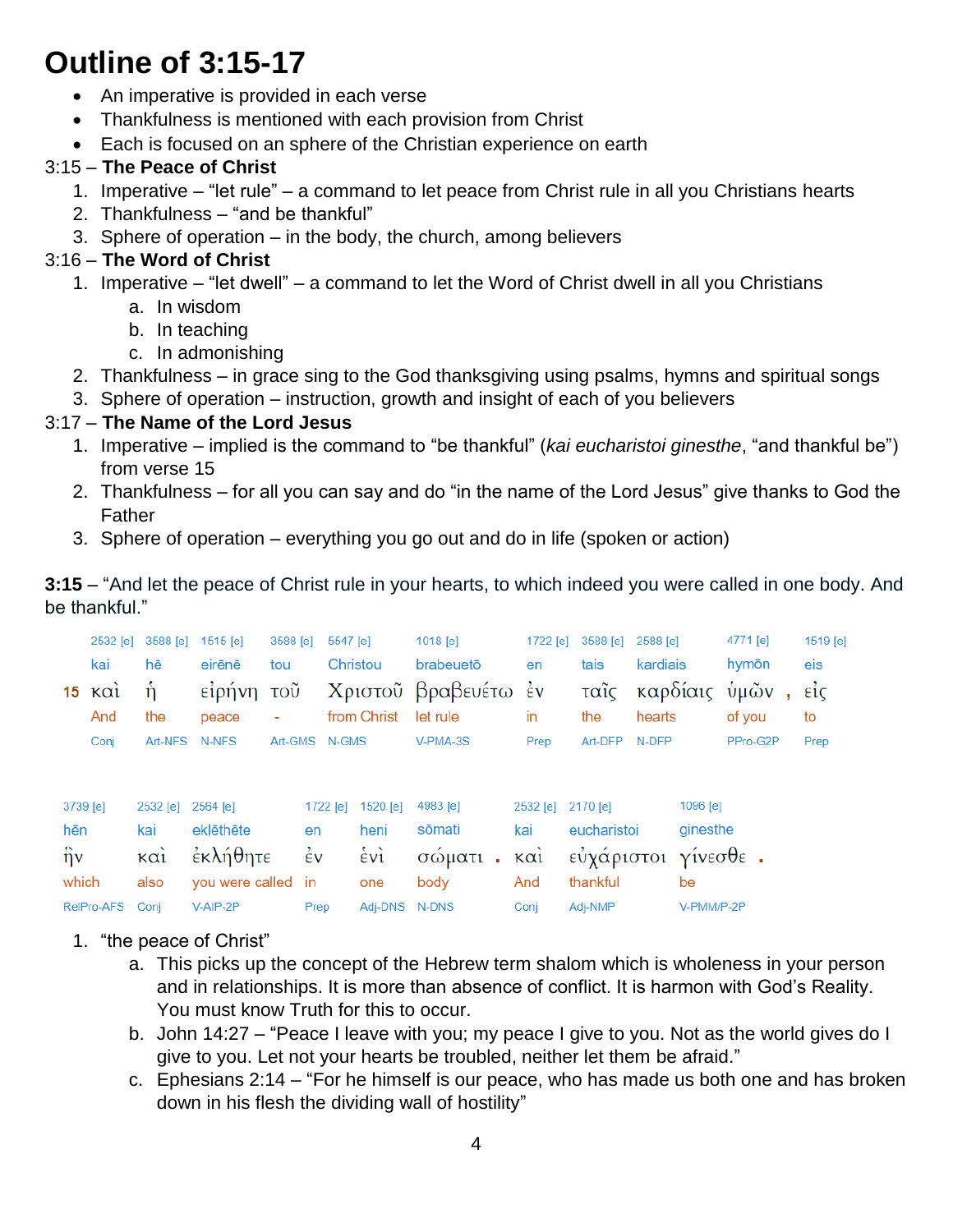- d. 2 Thes. 3:16 "Now may the Lord of peace himself give you peace at all times in every way. The Lord be with you all."
- 2. "rule"
	- a. "rule" or *brabeuo*, means "to act as umpire". It means litterally "to act as arbiter in the games"
	- b. The shalom that comes from Christ is to be the umpire deciding your attitude in the games played among believers.
- 3. The focus on this verse is in the body of believers. For the one body of Christ to function in the temporal world among the redeemed with a fallen nature then peace must be the umpire making the final decisions.

**3:16** – "Let the word of Christ dwell in you richly, teaching and admonishing one another in all wisdom, singing psalms and hymns and spiritual songs, with thankfulness in your hearts to God."

| 16                                                                    | 3588 [e]<br>Ho<br>$\rm O'$<br>The<br>Art-NMS | 3056 [e]<br>logos<br>word<br>N-NMS | λόγος τοῦ                              | 3588 [e]<br>tou<br>Art-GMS N-GMS |                                                       | 5547 [e]<br>Christou<br>of Christ | 1774 [e]<br>enoikeitō<br>Χριστού ένοικείτω<br>let dwell<br>V-PMA-3S |                                                                                    |                         | 1722 [e]<br>en<br>$\frac{1}{2}v$<br>in<br>Prep       | 4771 [e]<br>hymin<br>ΰμῖν<br>you<br>PPro-D2P |                             | 4146 [e]<br>plousiōs<br>πλουσίως,<br>richly<br>Adv          |                |                                     | 1722 [e]<br>en<br>$\dot{\epsilon}$ v<br>in<br>Prep | 3956 [e]<br>pasē<br>πάση<br>all<br>Adj-DFS                        | 4678 [e]<br>sophia<br>σοφία<br>wisdom<br>N-DFS |  |
|-----------------------------------------------------------------------|----------------------------------------------|------------------------------------|----------------------------------------|----------------------------------|-------------------------------------------------------|-----------------------------------|---------------------------------------------------------------------|------------------------------------------------------------------------------------|-------------------------|------------------------------------------------------|----------------------------------------------|-----------------------------|-------------------------------------------------------------|----------------|-------------------------------------|----------------------------------------------------|-------------------------------------------------------------------|------------------------------------------------|--|
| 1321 [e]<br>didaskontes<br>διδάσκοντες και<br>teaching<br>V-PPA-NMP   |                                              |                                    | 2532 [e]<br>kai<br>and<br>Conj         |                                  | 3560 [e]<br>nouthetountes<br>admonishing<br>V-PPA-NMP |                                   |                                                                     | 1438 [e]<br>heautous<br>νουθετοῦντες ἑαυτοὺς ψαλμοῖς,<br>each other<br>RefPro-AM3P |                         | 5568 [e]<br>psalmois<br>in psalms<br>N-DMP           |                                              |                             | 5215 [e]<br>hymnois<br>$\tilde{v}$ μνοις,<br>hymns<br>N-DMP |                | 5603 [e]<br>ōdais<br>ώδαῖς<br>N-DFP | [and] songs                                        | 4152 [e]<br>pneumatikais<br>πνευματικαΐς,<br>spiritual<br>Adj-DFP |                                                |  |
| 3588 [e]<br>1722 [e]<br>tē<br>en<br>$\frac{1}{2}v$<br>τỹ<br>with<br>۰ |                                              |                                    | 5485 [e]<br>chariti<br>χάριτι<br>grace |                                  | 103 [e]<br>adontes<br>singing                         | $\alpha$ δοντες,                  |                                                                     | 1722 [e]<br>en<br>$\frac{1}{2}v$<br>in                                             | 3588 [e]<br>tais<br>the | 2588 [e]<br>kardiais<br>ταῖς καρδίαις ὑμῶν<br>hearts |                                              | 4771 [e]<br>hymōn<br>of you |                                                             | tō<br>τῷ<br>to | 3588 [e]                            | 2316 [e]<br>Theō<br>$Θ$ εῷ.<br>God                 |                                                                   |                                                |  |
| Art-DFS<br>Prep                                                       |                                              |                                    | N-DFS                                  |                                  | V-PPA-NMP                                             |                                   |                                                                     | Prep                                                                               | Art-DFP                 | N-DFP                                                |                                              | PPro-G2P                    |                                                             |                | Art-DMS                             | N-DMS                                              |                                                                   |                                                |  |

1. To explain the phrase "word of Christ",

and if it refers to the message about Christ or the message from Christ, and if it refers to the words spoken by Christ on earth or the words revealed to prophets and apostles, we can gain insight from a similar verse at the same point in the letter to the Ephesians:

"Look carefully then how you walk, not as unwise but as wise, making the best use of the time, because the days are evil. Therefore do not be foolish, but understand what the will of the Lord is. And do not get drunk with wine, for that is debauchery, but **be filled with the Spirit**, addressing one another in psalms and hymns and spiritual songs, singing and making melody to the Lord with your heart, giving thanks always and for everything to God the Father in the name of our Lord Jesus Christ, submitting to one another out of reverence for Christ." – Ephesians 5:15-21